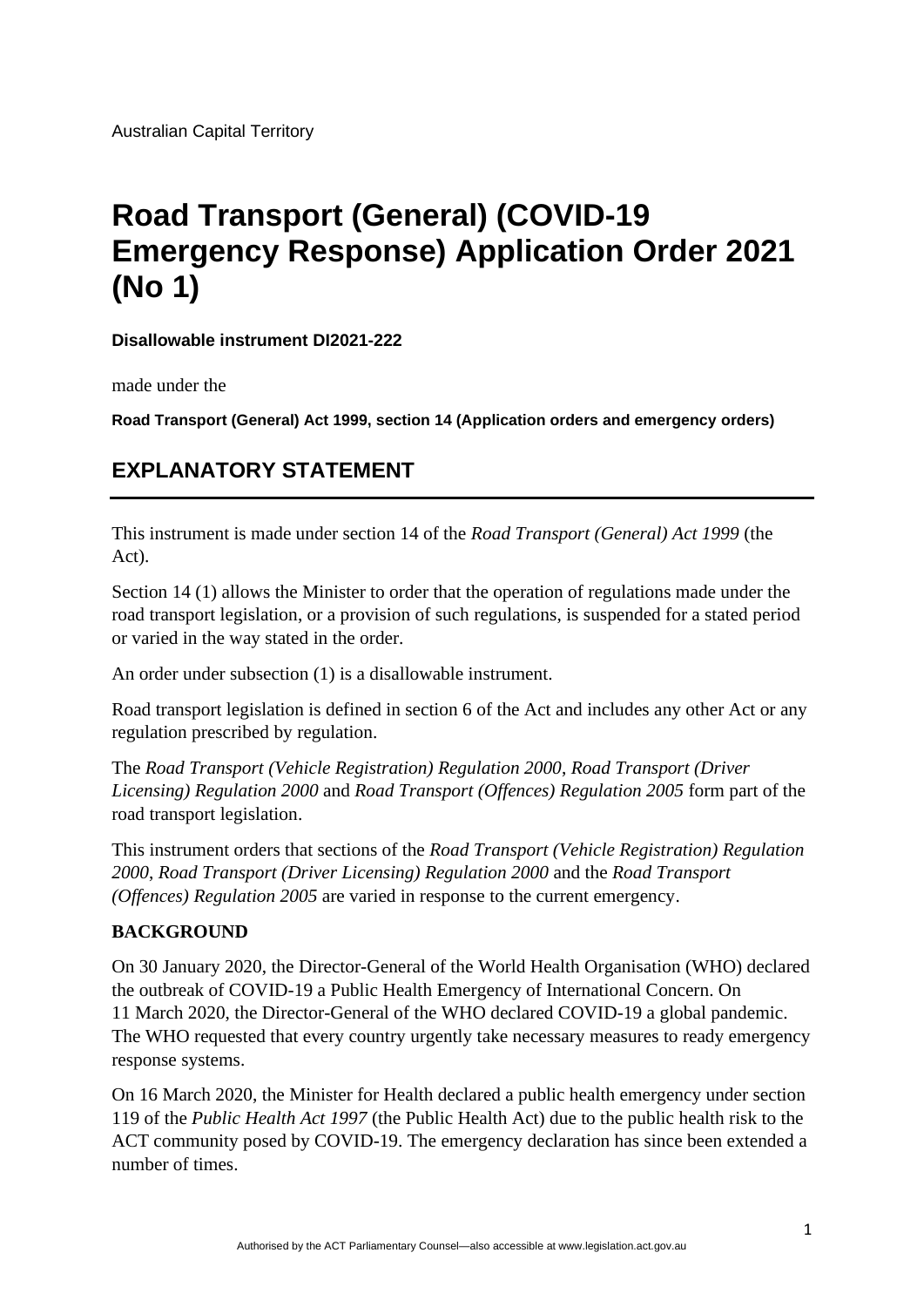From 5pm on 12 August 2021, the ACT went into lockdown restrictions to contain the spread of COVID-19 and reduce its risk to the health of Canberrans. The lockdown restrictions require all Canberrans to stay home and leave only for essential reasons. The lockdown restrictions remain in effect until midnight Friday 17 September 2021 and may be extended if required.

This instrument orders that various sections of the *Road Transport (Vehicle Registration) Regulation 2000*, *Road Transport (Driver Licensing) Regulation 2000* and the *Road Transport (Offences) Regulation 2005* are varied to ensure members of the community are not disadvantaged at this time due to the necessary suspension of Government and other Services.

#### **RETROSPECTIVITY**

Various elements of the instrument will apply retrospectively and remain in effect until the instrument expires on 31 March 2022, or when it is revoked, whichever is earlier. The expiry date of 31 March 2022 aligns with the expiry date of the *Road Transport (Driver Licensing) Amendment Regulation 2020 (No 1)* (SL2020-14), which came into effect at the start of the COVID-19 response.

The retrospective application is in the most part non-prejudicial and is necessary to ensure that people are not disadvantaged at this time due to the necessary suspension of Government and other Services.

## **HUMAN RIGHTS IMPLICATIONS**

The instrument does not engage any human rights set out in the *Human Rights Act 2004*.

## **CLIMATE CHANGE IMPLICATIONS**

There are no climate change implications associated with this instrument.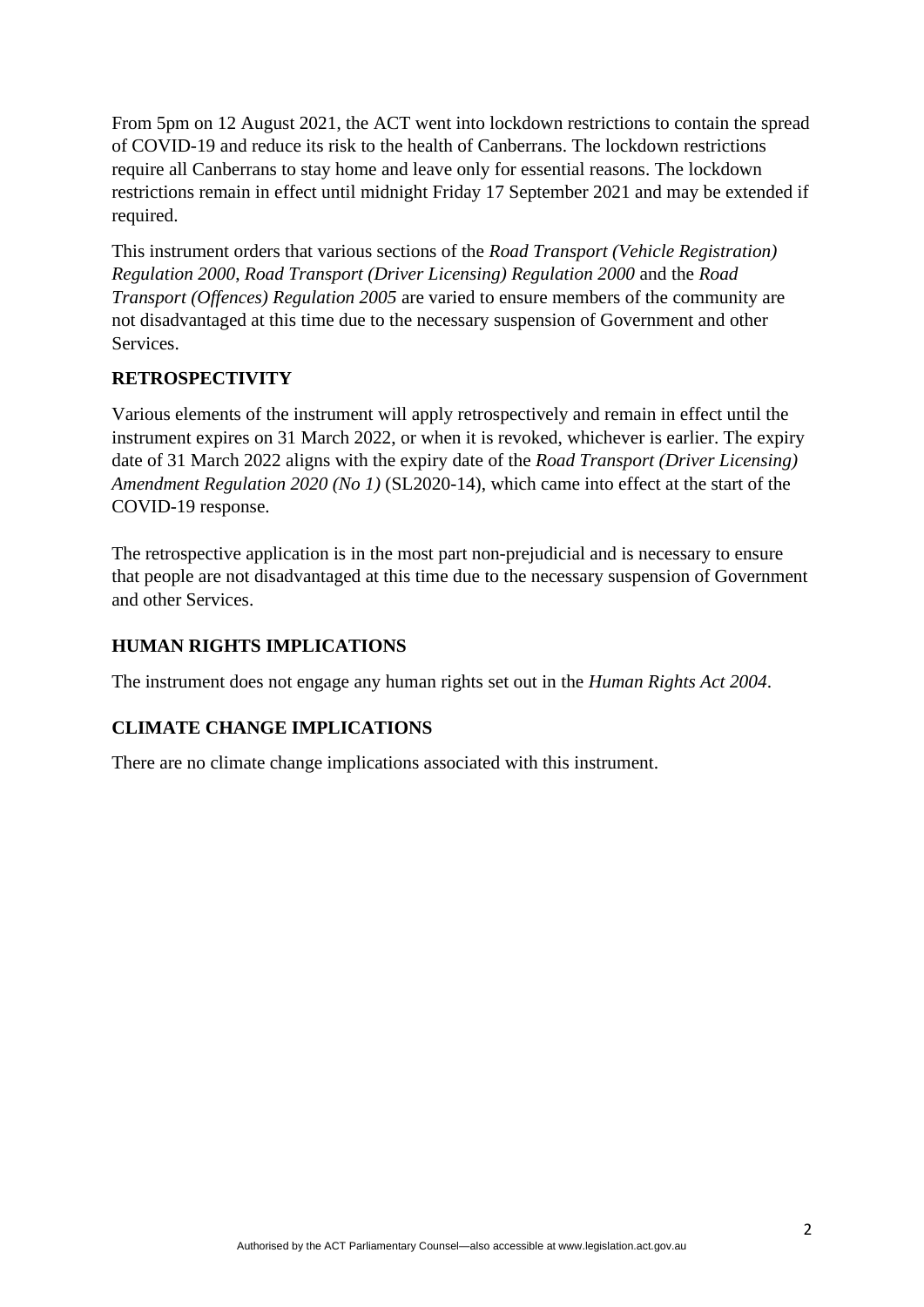## **CLAUSE NOTES**

#### **Part 1 Preliminary**

## **Clause 1 Name of instrument**

This clause specifies the name of the instrument. This clause provides that the instrument may be cited as the *Road Transport (General) (COVID-19 Emergency Response) Application Order 2021 (No 1).*

#### **Clause 2 Commencement**

This clause provides that the instrument commences on the day after notification.

As outlined above and in the clause notes below, certain orders contained in this instrument will have retrospective application to ensure that members of the community are not disadvantaged as a result of the cessation of certain services.

#### **Clause 3 Expiry**

This clause states that this instrument expires on 31 March 2022, or if revoked earlier, when it is revoked.

#### **Part 2 Road Transport (Driver Licensing) Regulation 2000**

This part contains orders that the operation of *the Road Transport (Driver Licensing Regulation) 2000* or provisions of the *Road Transport (Driver Licensing) Regulation 2000* are varied in the way stated in the order.

#### **Clause 4 Eligibility to apply for learner licence—s 16 (2) (b) (i)**

Under section 16 of the *Road Transport (Driver Licensing) Regulation 2000,* a person must successfully complete a pre-learner rider training course within the 1-month period before the day the person applies for a learner motorcycle licence.

This clause orders that from and including 12 August 2021, section 16 of the *Road Transport (Driver Licensing) Regulation 2000* is varied to extend the period in which a person must complete an approved pre-learner rider training course from 1 month to 3 months.

This additional timeframe will ease the pressure on Government services once these services recommence and ensure applicants do not have to undergo these training courses again once these services recommence.

## **Clause 5 Duration of learner licences—new s 18 (4A) and (4B)**

Section 18 of the *Road Transport (Driver Licensing) Regulation 2000* provides for the duration of learner licences. Under subsection (1), a learner motorcycle licence has a duration of 1 year.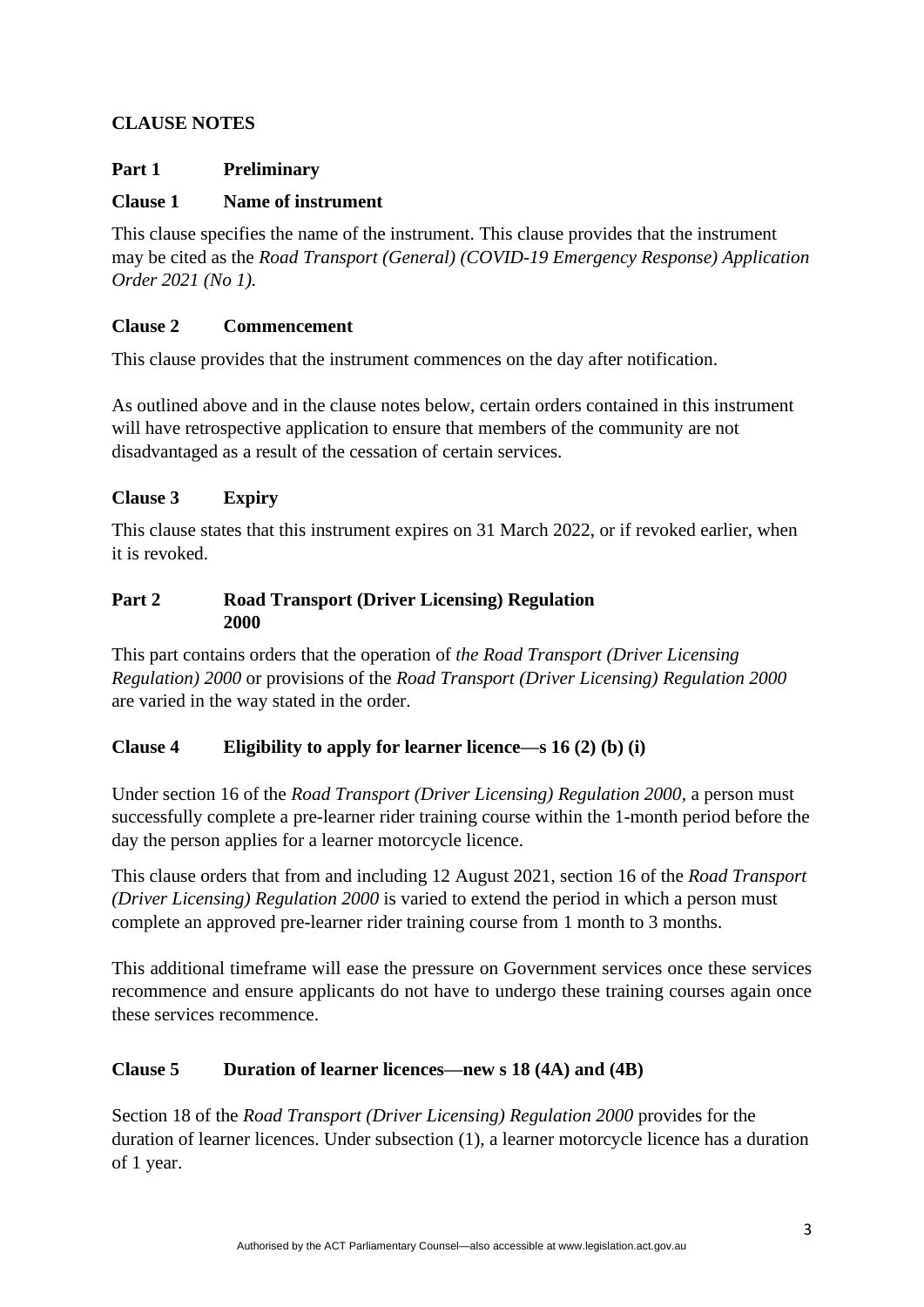This clause applies from and including 9 August 2021 and orders that section 18 of the *Road Transport (Driver Licensing) Regulation 2000* is varied by inserting new subsections (4A) and (4B) to provide that a learner motorcycle licence that expires between 9 August 2021 and 31 January 2022, will now expire 6 months after the day of the licence's original expiry.

This clause ensures these learner motorcycle licence holders are not disadvantaged because of the lockdown and cessation of certain services. This approach mirrors the approach taken in the *Road Transport (Driver Licensing) Amendment Regulation 2020 (No 1)* to learner motorcycle licences at the beginning of the COVID-19 response.

## **Clause 6 Eligibility to apply for provisional licence—s 22 (2) (c)**

Successful completion of a pre-provisional rider training course is required within the 1-month period before the day the person applies for a provisional motorcycle licence under section 22 of the *Road Transport (Driver Licensing) Regulation 2000.*

This clause orders that from and including 12 August 2021, section 22 (2) (c) of the *Road Transport (Driver Licensing) Regulation 2000* is varied to extend the period in which a person must complete an approved pre-provisional rider training course from 1 month to 3 months.

This additional timeframe will ease the pressure on Government services once these services recommence and ensure applicants do not have to undergo these training courses again once these services recommence.

#### **Clause 7 Extension of renewal time for learner motorcycle licence s 85A**

This clause makes a technical amendment consequential on the changes at clause 5 by inserting a new subsections (2A) and (2B) that provide that a person who has had their learner motorcycle licence period extended under clause 5, also has the requirement in relation to when they must have completed an approved road ready training course extended from 3 year to 3 years and 6 months.

#### **Clause 8 Meaning of** *automatic disqualifying circumstance***—s 91 (a) and (b)**

This clause makes a technical amendment consequential on the changes at clause 9. This clause orders that from and including 12 August 2021, the timeframes in section 91 (a) and (b) are amended to align with the extended timeframes in sections 92 (2) and (3) made by clause 9.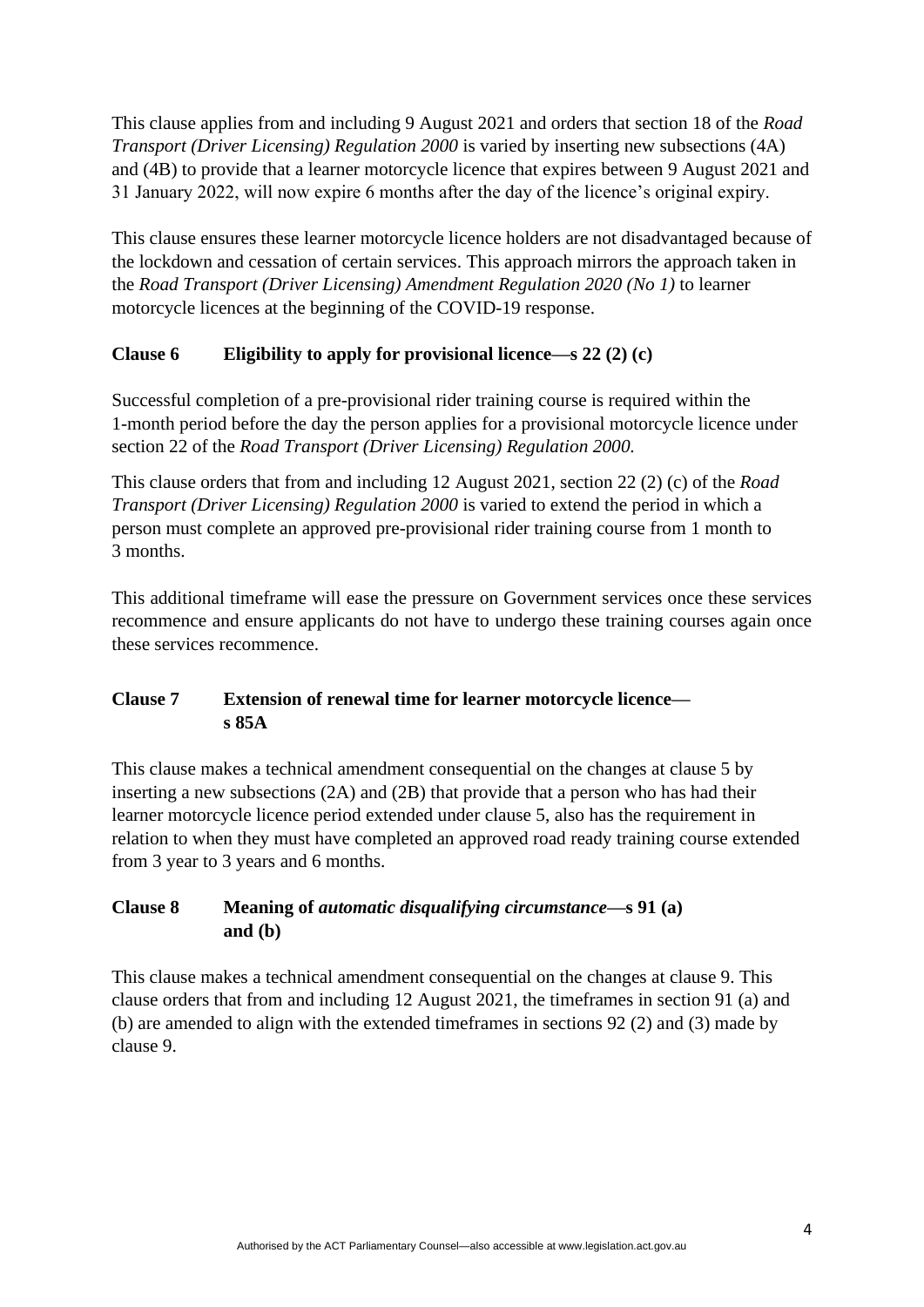## **Clause 9 Non-ACT licence holders to hold driver licence in certain circumstances—s 92 (2) and (3)**

Section 92 of the *Road Transport (Driver Licensing) Regulation 2000* provides that the period for which holders of a non-ACT driver licence (e.g. interstate licence holders, holders of an external territory licence, New Zealand citizens) and foreign driver licence holders can drive on ACT roads on their non-ACT or foreign driver licence is 3 months.

Section 31 of the *Road Transport (Driver Licensing) Act 1999* makes it an offence to drive a vehicle in the ACT unless that person is the holder of an Australian driver licence that authorises the person to drive a motor vehicle of that kind. Exemptions to this offence are found under division 6.2 of the *Road Transport (Driver Licensing) Regulation 2000.* Section 94 of this Regulation exempts a holder of a foreign driver licence from holding an Australian driver licence while driving on a road or road related area in the ACT, a motor vehicle of the kind that the licence held by the person authorises the person to drive. A person ceases to be exempted under section 94 (2) of this Regulation if an automatic disqualification circumstance applies.

Section 91 (a) and (b) of this Regulation provides that an automatic disqualifying circumstance applies to a holder of an interstate or foreign driver licence who resides in the ACT for a continuous period of longer than three months.

This clause orders that from and including 12 August 2021, the period a person can drive on ACT roads on their interstate, external territory driver licence, New Zealand licence or foreign driver licence is extended from 3 months to 6 months.

This clause ensures that these licence holders are not disadvantaged as a result of driving assessments and Government Services being temporarily suspended and to allow for timely processing of these assessments once they resume.

## **Clause 10 Old learner licence—extension of duration—s 172A**

Since 1 January 2020, any person who has renewed their learner licence has transitioned to the new ACT driver licensing scheme for learner and provisional drivers that commenced on that day and must satisfy any new eligibility requirements for a provisional licence.

Last year, the period for which learner licences issued prior to 1 January 2020 but expiring after was extended by 12 months in response to COVID-19.

This clause preserves the old licensing scheme for a person who holds a learner licence issued under the pre-amendment regulation (i.e. a licence issued before 1 January 2020) that expires between 9 August 2021 and 31 January 2022 for an additional 6 months.

## **Clause 11 Renewal of learner licence—s 179 (2)**

This clause makes a technical amendment consequential on the changes at clause 10 by varying section 179 (2) to provide that a person who has had their learner car licence period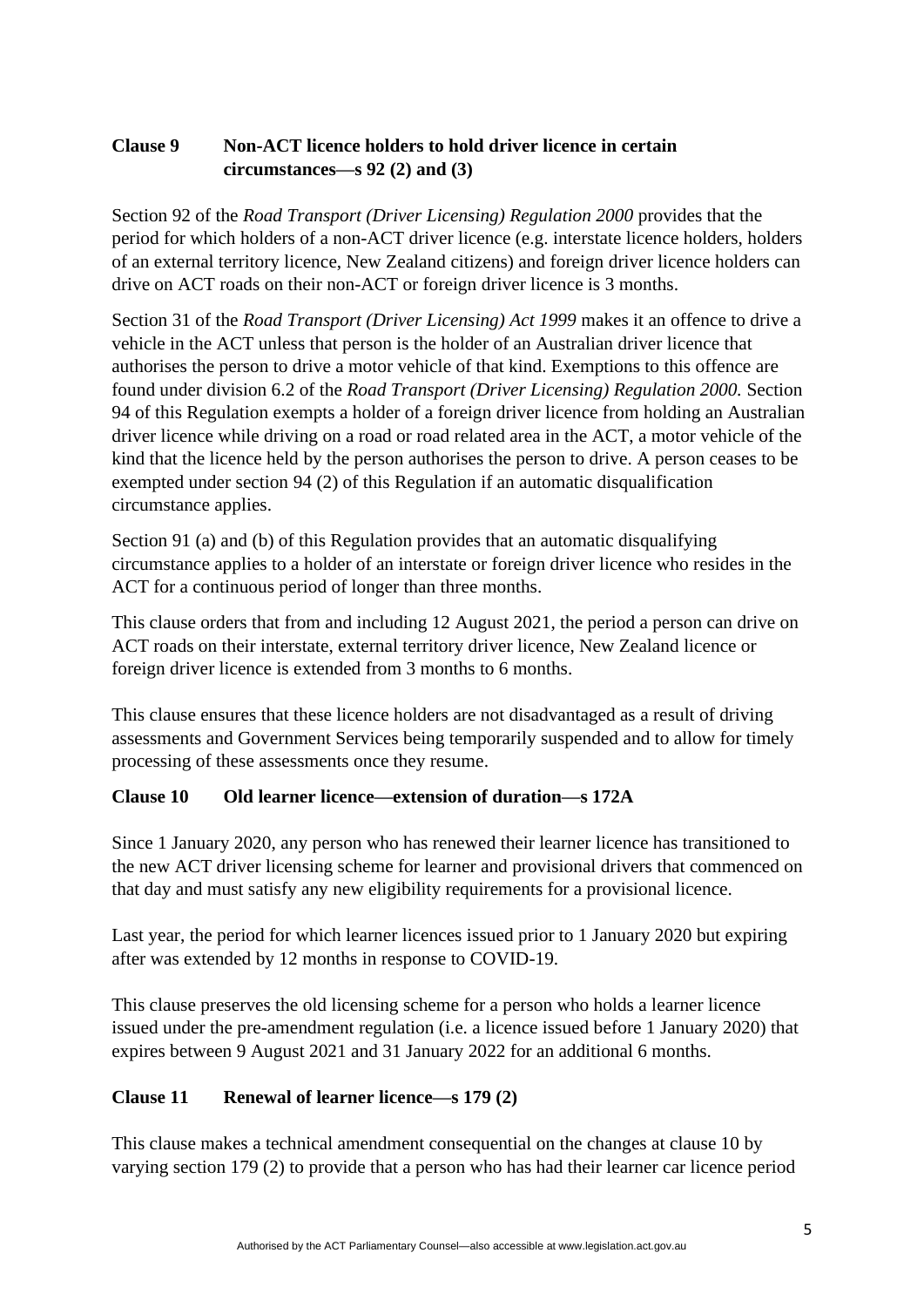extended under clause 10, also has the requirement in relation to when they must have completed an approved road ready training course extended from 3 year to 3 years and 6 months.

#### **Part 3 Road Transport (Offences) Regulation 2005**

This part contains orders that provisions of the *Road Transport (Offences) Regulation 200*5 are varied in the way stated in the order.

#### **Clause 12 Infringement notices for offence detected by traffic offence detection device—time of service—s 13**

Section 13 of the *Road Transport (Offences) Regulation 2005* provides that an infringement notice for an offence detected by a traffic offence detection device must be served on a responsible person for the vehicle involved in the offence within 28 days after the day the offence was committed.

This clause orders that for any infringement notices issued under this section on or after the instrument's notification day, section 13 of the *Road Transport (Offences) Regulation 2005* is varied to extend the time in which an infringement notice for an offence detected by a traffic offence detection device must be served on a responsible person for the vehicle involved in the offence from 28 days to 45 days.

The extension of time is required to address operational issues relating to the processing and posting of infringement notices and expected delays in infringement notices being posted out by the third party engaged by the ACT Government for that purpose.

## **Clause 13 Application for plan allowing participation in approved program s 16G (2) (b)**

Section 16G of the *Road Transport (Offences) Regulation 2005* provides that a person who applies to the administering authority for an infringement notice management plan through participation in an approved community work or social development program, must attach a written statement from the provider of the program that states there is a place for the person in the approved community work or social development program in the 3-month period after the day the statement is made.

This clause orders that from and including 12 August 2021, section 16G (2) of the *Road Transport (Offences) Regulation 2005* is varied to extend the timeframe in which a place in an approved community work or social development program is available from 3 months to 6 months.

This clause mirrors similar measures taken in 2020 to support previous lockdown impacts and ensures people can still apply for an infringement notice management plan that allows for participation in an approved community work or social development program within the timeframe required to respond to a road transport infringement notice.